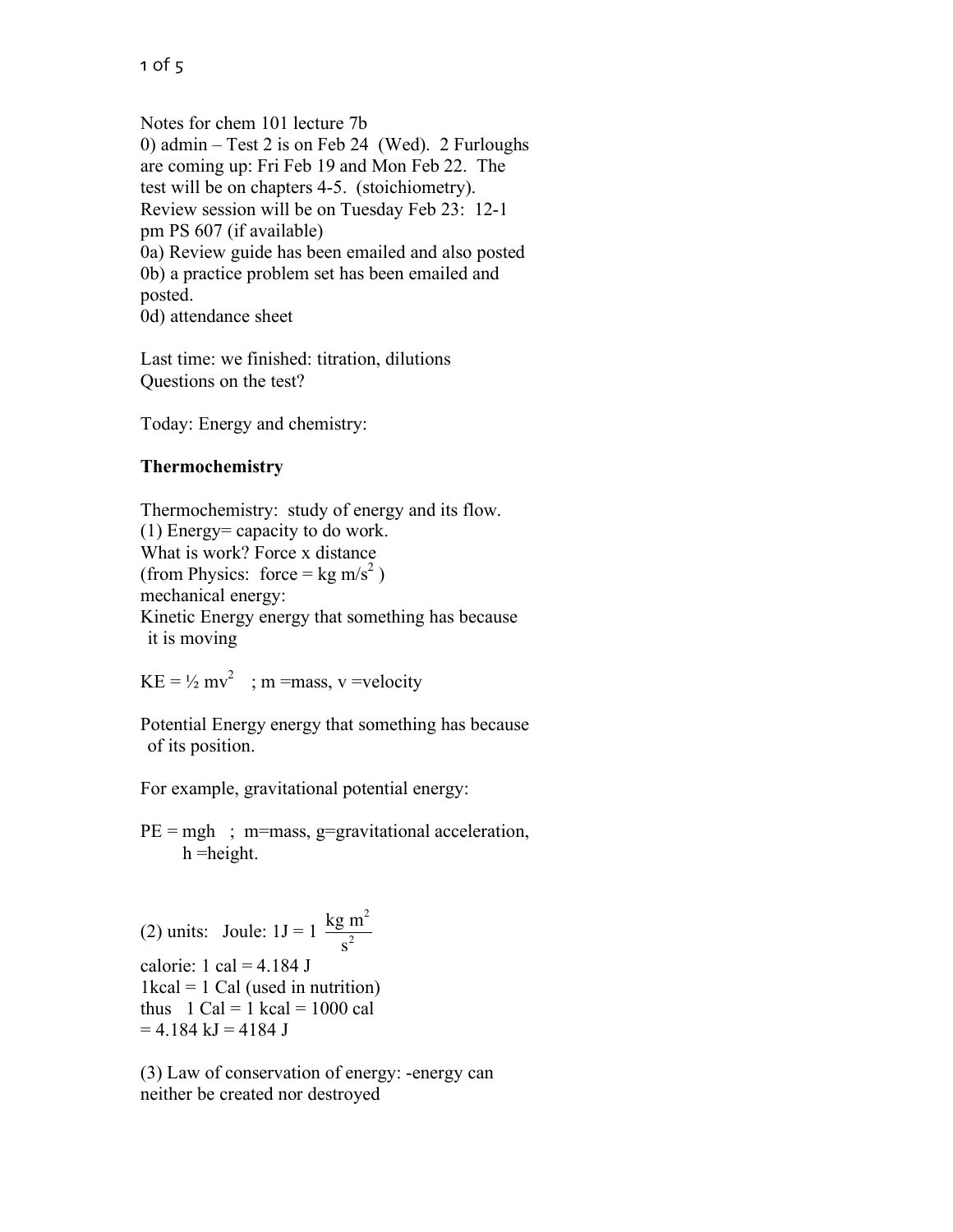-the total amount of energy in the universe is a constant

- but energy can be transformed from one form to another.

For example mechanical energy can be converted to heat energy....

In chemistry: the amount of heat transferred into a system plus the amount of work done on the system must result in a corresponding increase of internal energy in the system

(4) Concepts to learn: System and State:

1) **System** defined by a boundary, outside is the surrounding.

Eg. Reactants and products in a reaction is the system.

The solution around the reacting species is the environment.

a) types of systems: *open* system exchanges mass and energy w/surroundings;

*closed* system doesn't exchange matter but can exchange energy.

*isolated* system: no x∆ of E or m.

2) state  $=$  a set of conditions/parameters which describe the system;

example : state variables; pressure, volume, temperature and number of moles: p, V,T, n

a) change of state: state can change from one to another state; the path is not important.

In chemical systems, we speak of internal energy, E: What is the internal energy of a system?

Example: say the system is a gas of helium. E of system has to do with the KE of all the molecs. no potential energy usually. but if it's  $H_2$  gas, we may also have to include vibrational energy, or even rotational energy and also the bond energy (stored in the bond).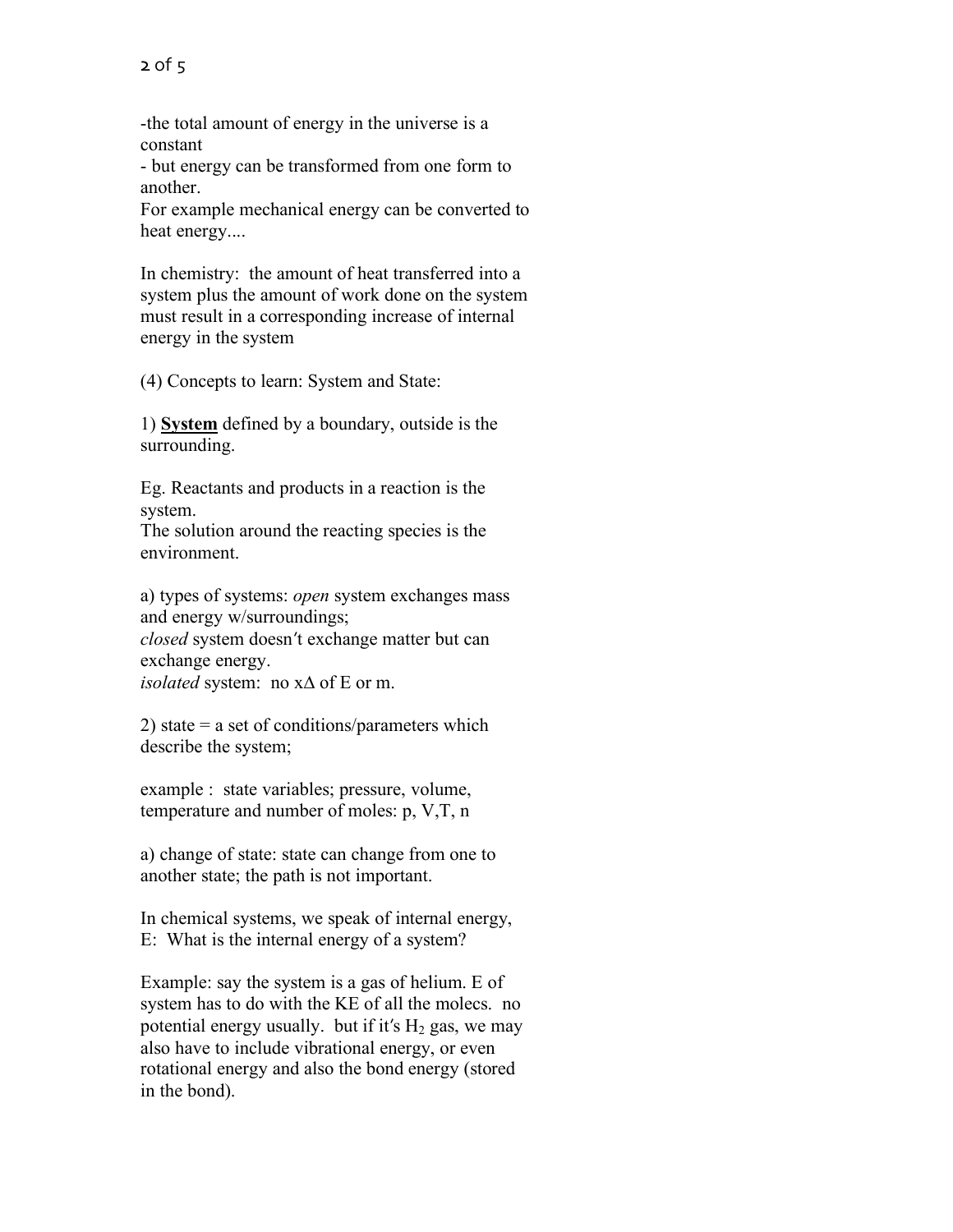(5) thermodynamics is more concerned with the macroscopic energy changes.

When a system (read chemical substances) reacts and releases energy to the surroundings, the ∆E is negative. (ie the system itself is losing energy). "EXO thermic".

When it gains energy from the surrounding, it is "Endothermic". Practice<sup>.</sup>

A piece of paper burns, it feels hot. is burning process exo or endo? What is the system? The paper going to  $CO<sub>2</sub>$  and water. Is the air around it part of the system?

ice melts as we warm it with our hands, is melting exo or endo? Again, what is the system? The ice. Surroundings? Our hands. Ice + heat  $\rightarrow$  water We place water in the freezer. It freezes, is that process exo or endo?? System involves:

Water  $\rightarrow$  ice + heat Surrounding: the freezer around it.

There are many forms of energy. Heat is one of them. Others: light, sound, mech energy.

2) In thermochemistry, we are interested in determining the change of energy of the form called "enthalpy". H. "heat content" of system. We can measure ∆H by calorimetry.

we can measure heat by measuring its effect on the temperature of a substance.

 $Q = mC_p\Delta T$ . m= mass of substance (in g),  $C_p$  = specific heat (J/g°C).  $\Delta T$  = change in temperature= $(T_f-T_i)^{\circ}C$ , Q= heat transferred (in J)

 $C_p = 1.0$  cal/g<sup>o</sup>C for water. 1 cal = 4.18 J. (Joule is the SI unit of energy)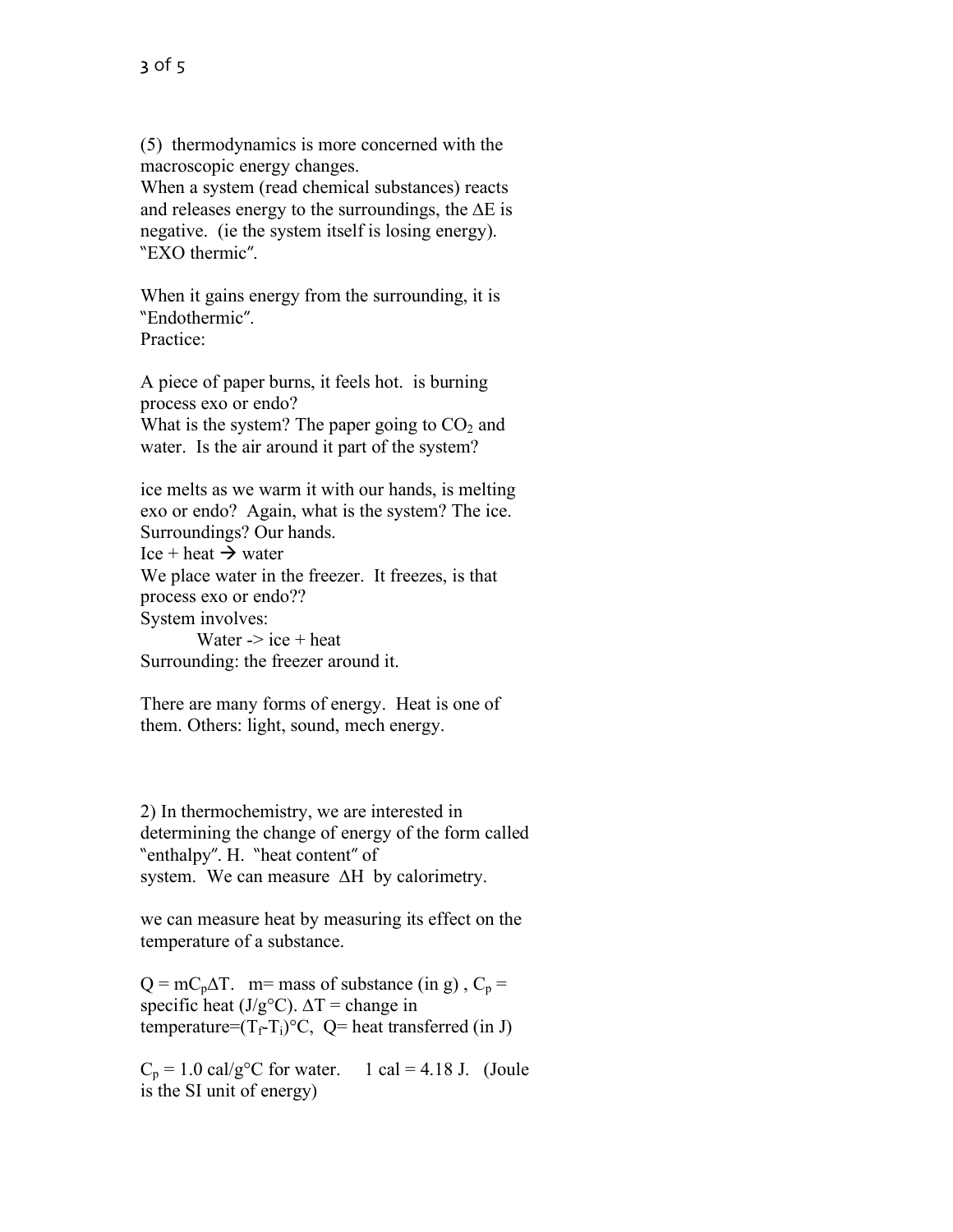4 of 5

(calorie was used for heat measurements. In nutrition,  $1$  Calorie = 1000 calories.

How many joules of energy are needed to raise the temperature of 31.0 g water from 23° to 88°C?

 $Q = mC_p\Delta T = (31.0g)(4.18J/g<sup>o</sup>C)(88-23)<sup>o</sup>C = 8423 J$  $= 8.42$  kJ (note:1kJ=1000J)

8) What is calorimetry? A technique used to measure T changes and to relate it to the Q. It is useful for determining the energetics of a reaction.

E.g. Suppose we add 20.0 mL of 1.0M HCl to 20 mL of 1.0 M NaOH and the temp of the mixture increases from 20°C to 23°C, what is the energy of the neutralization reaction (per mol  $H^+$  neutralized)?

 $Q = mC\Delta T$ : m = mass of aqueous soln mixture,  $\approx$  $20+20 = 40$  g why? (note: density=1g/mL for water)  $C = 4.18$  J/g<sup>o</sup>C (assume same as water).  $\Delta T = 23$ - $20 = +3$ °C  $Q = (40)(4.18)(3)=501.6$  J (note that this is for neutralization of  $(MV=020L x)$  $1.0$ mol/L=.020 mol = 20 mmol H<sup>+</sup>) Per H<sup>+</sup> this would be:  $501.6$  J / .020mol = 25,080  $J/mol = 25.1$  kJ/mol

Let's go back and think of this example. This is a calorimetric example. It involves use of insulated container, heat released or absorbed is directly measured in the temp change of the water, no heat is lost or gained from the outside of the water since it is insulated.

In the above example, if that was the result of a chemical reaction occuring in the water, say:  $A(aq) + B(aq) \rightarrow C(aq)$ , we can think of the system as the molecs (or ions) of the solute, A, B and C and the water as the surroundings.

The reaction of A, B and C don't involve water directly. so, if we can determine how much heat was gained by the water (by measuring how much it heated up), then we can determine how much heat was given off by the reaction.